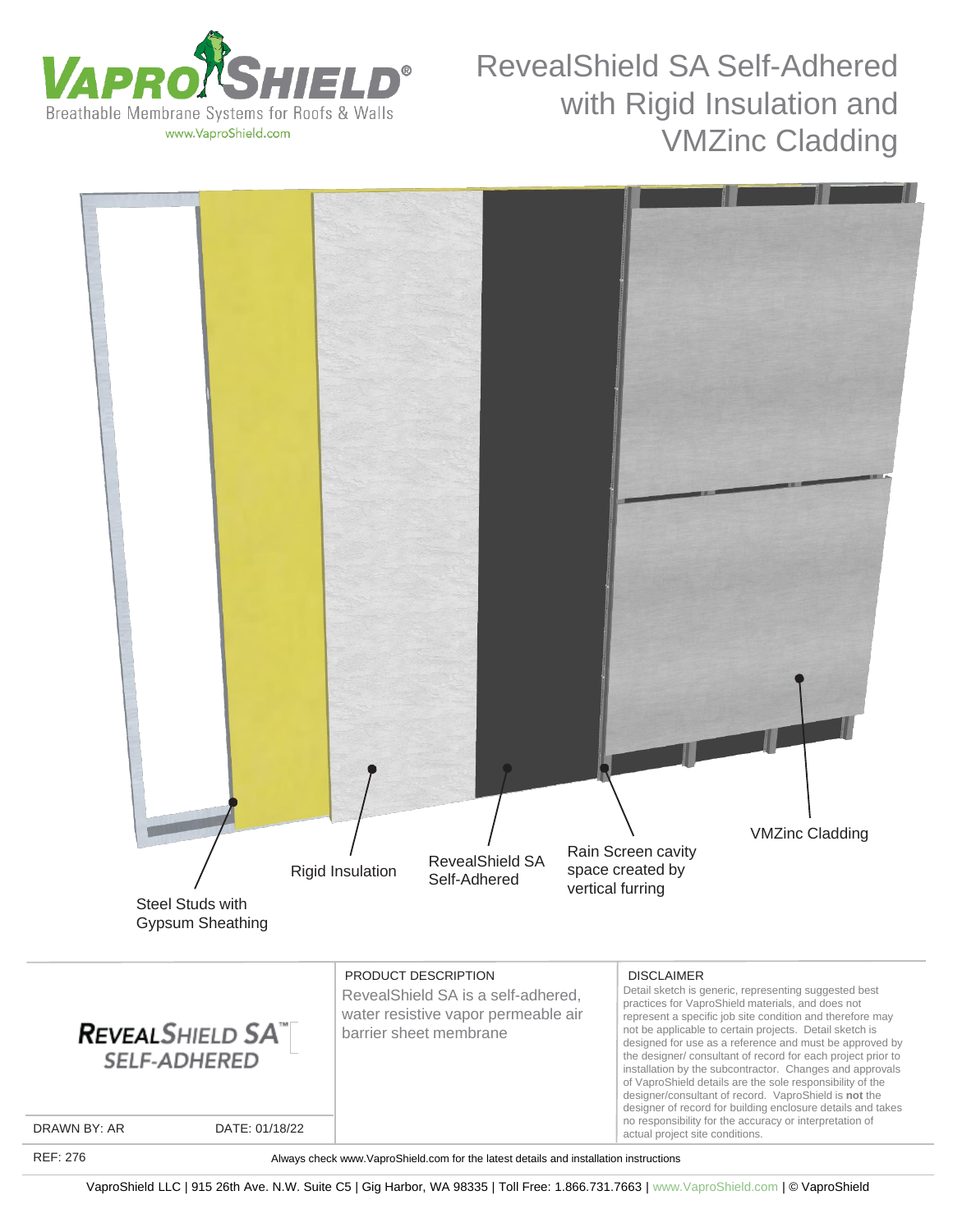

of VaproShield details are the sole responsibility of the designer/consultant of record. VaproShield is **not** the designer of record for building enclosure details and takes no responsibility for the accuracy or interpretation of

actual project site conditions.



DRAWN BY: AR DATE: 01/18/22

REF: 276

Always check www.VaproShield.com for the latest details and installation instructions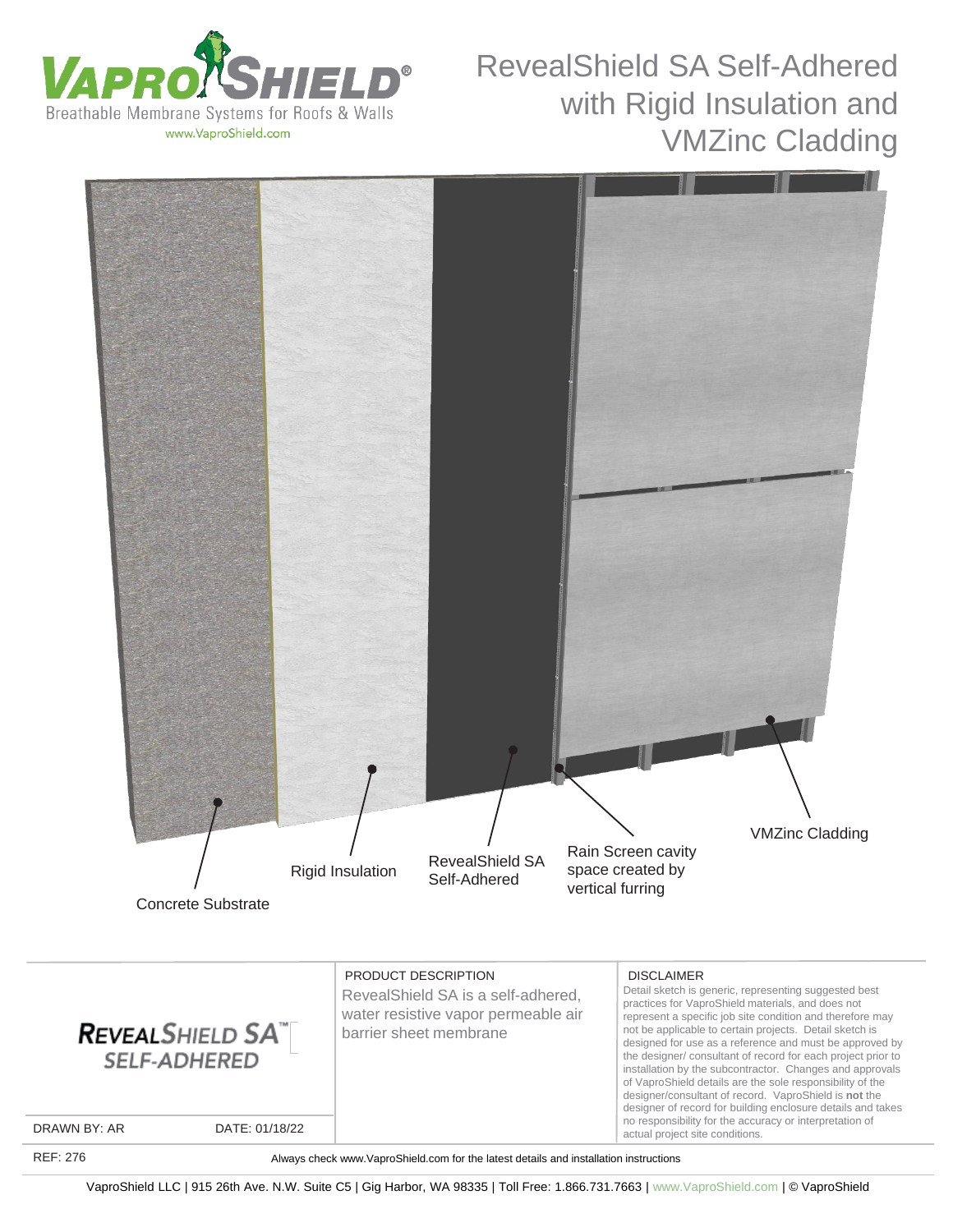